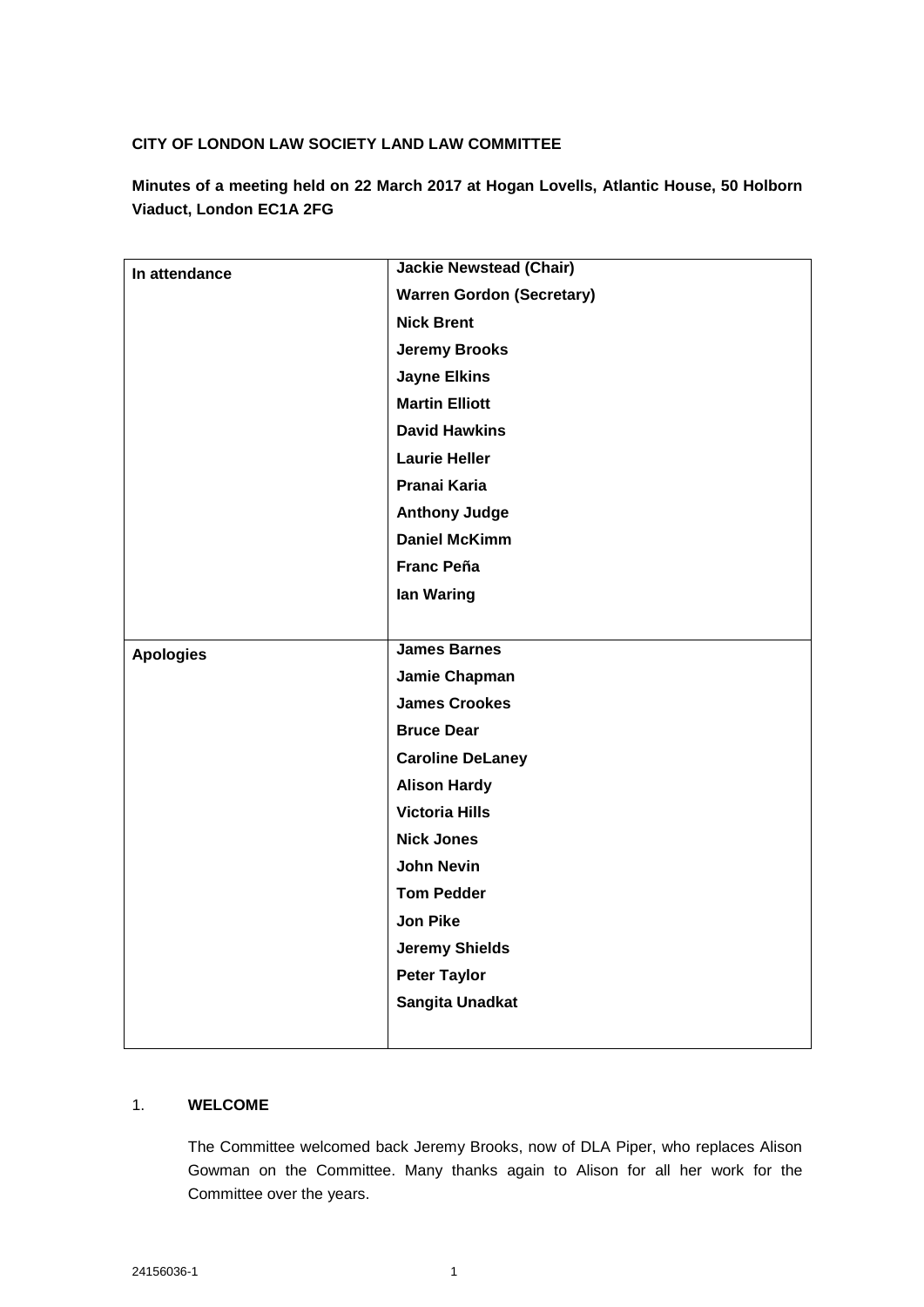### 2. **MINUTES**

The Minutes for the 25 January 2017 Committee meeting were approved and will be added to the Committee webpage.

#### 3. **UPDATE ON PROJECT TO REVIEW CLLS REPORT ON TITLE**

Laurie Heller who leads the sub-group updated the Committee on the Report on title project.

The sub-group has yet to meet, but plans to meet soon. Members have kindly supplied examples of shorter form reports on title. Red flag reports are also of interest, but it was agreed that the CLLS report needs to go beyond just a list of key points.

The sub-group comprises Laurie Heller, Bruce Dear, David Hawkins, Pranai Karia, Jon Pike, John Nevin and Warren Gordon.

*Action:* The Committee's sub-group will begin the project to review the Report.

# 4. **LAND REGISTRY CONSULTATION ON CHANGES TO THE LAND REGISTRATION RULES 2003**

The Committee discussed the Land Registry's consultation on changes to the Land Registration Rules 2003 [https://www.gov.uk/government/consultations/proposals-to](https://www.gov.uk/government/consultations/proposals-to-amend-the-land-registration-rules-2003)[amend-the-land-registration-rules-2003](https://www.gov.uk/government/consultations/proposals-to-amend-the-land-registration-rules-2003)

The proposals in the consultation look fairly positive and were welcomed by the Committee.

The biggest proposal is to put in place a statutory framework to allow the incremental introduction of secure electronic conveyancing and registration services. The framework will allow any disposition that must be registered to be carried out using digital documents with electronic signatures.

Simple domestic electronic mortgages will be the first of this type. Once that service is established, mortgages for corporate borrowers will follow suit and in due course there is an intention to introduce electronic transfers. Electronic leases may be introduced later if there is a user need.

There will be concerns about what type of network access agreement users of the digital documents will be required to sign up to.

No witnessing is required for an electronic signature (e-signature) as the signatory will have their identity assured through the GOV.UK Verify system which will be integrated into the Land Registry system. Land Registry is the certifying authority for the esignature. Once the Land Registry is satisfied with the identity of the person, it will issue signing security credentials by SMS text messaging, or even by email.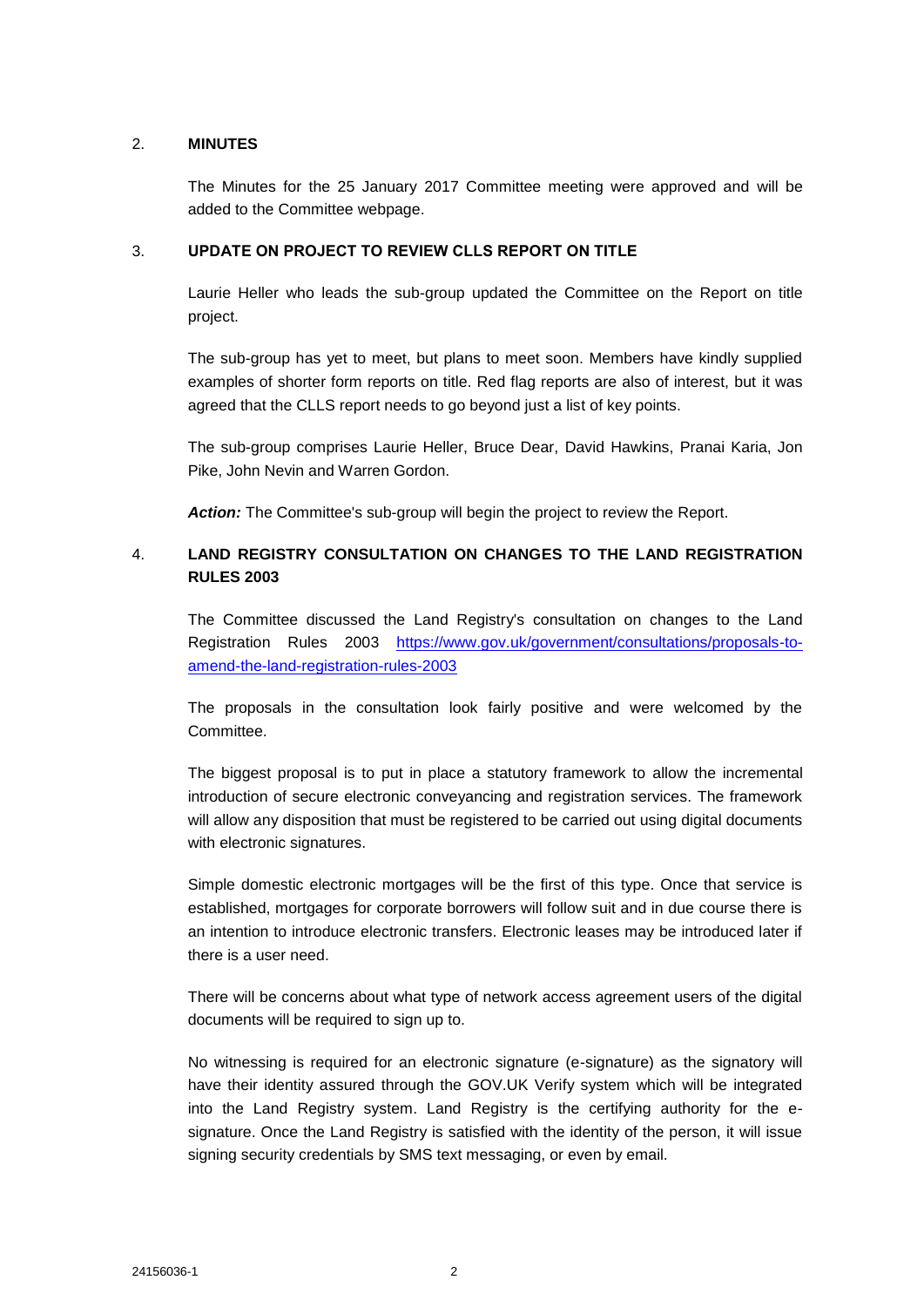Concerns were expressed about the limitations of the Verify system. How would it deal with a Power of Attorney for example? The Committee was concerned to ensure that the proposals do not increase solicitors' and clients' exposure to fraud.

Technologies like DocuSign are used by the corporate and finance groups of some City law firms. Land Registry should consider such technologies to ascertain compatibility with its proposals.

The Committee agreed that a response should be produced on their behalf which is broadly supportive of the proposals, especially in view of Land Registry's previous reluctance to move away from the requirement for wet ink signatures. The response will highlight concerns about whether the risk of fraud is increased by the proposals and whether Verify provides sufficient protection.

*Action:* Warren Gordon will draft and circulate a response for the Committee's comments. The deadline for responding is 5 April 2017.

# 5. **IMPLICATIONS OF "DREAMVAR" DECISION RE PROPERTY FRAUD AND SOLICITOR'S DUTIES**

The "Dreamvar" case (Dreamvar v Mishcon de Reya) related to a residential transaction, but there are serious implications for commercial as well as residential property transactions.

Mishcons who acted for the buyer were found liable by the High Court for breach of trust in paying away the completion proceeds, because primarily they had the "biggest pockets", even though the Court decided that they were not negligent. This unfairness for the buyer's solicitor emanates from the unsurprising inadequacy of the 2011 Code for Completion (relating to residential property transactions) to foresee this type of fraud.

The Code does not address the point that "the seller" does not necessarily mean the registered owner, but instead refers to the seller's solicitor's client, the person purporting to sell. With the latter meaning, the seller's solicitor does not breach its undertaking in paragraph 7(i) of the Code and the seller's solicitor's undertaking in paragraph 12(ii)(b) was complied with. The Code placed no clear obligation on the seller's solicitor in respect of fraud concerns relating to the registered owner of the property. One suggestion was for the Code to articulate that the seller's solicitor has a duty of trust in relation to the completion proceeds. The Law Society will consider possible changes to the Code, but it is very unlikely that the Code will be amended pending a possible Court of Appeal decision in the next year or so in which the Law Society may intervene.

In terms of how solicitors should respond to the Mishcons' decision and other recent decisions on property fraud and solicitor's duties, a member suggested that solicitors should amend client engagement letters to exclude their liability to the client for the fraud of other parties.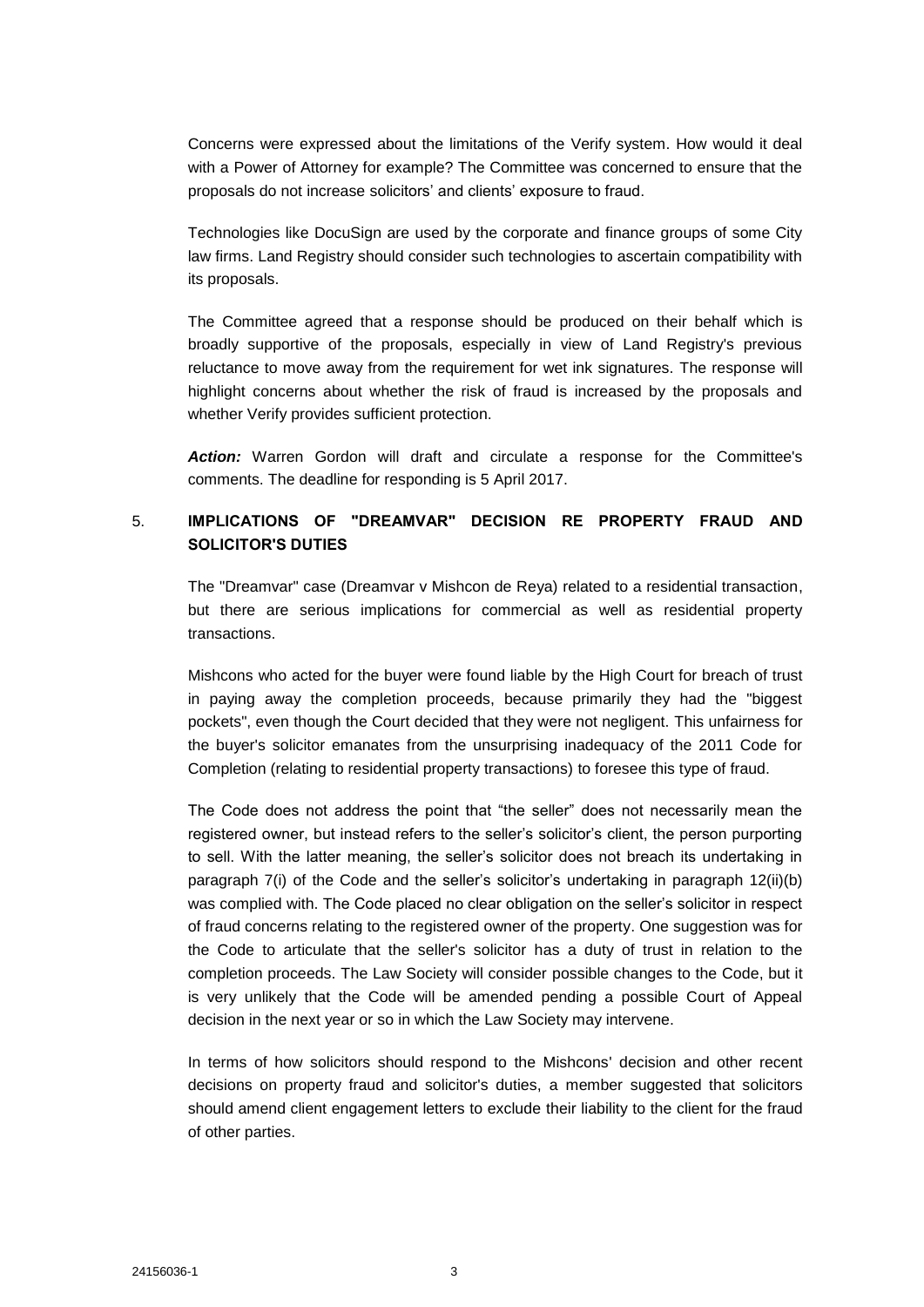There is considerable debate in the profession about what the duties of the buyer's solicitor should be in relation to checking the identity of the seller. The recent cases have been inconsistent in their statements on this issue.

In Patel v Freddy's Ltd [2017] EWHC 73, a Deputy High Court judge and former Law Commissioner cautioned on the nature of seller's identity enquiries raised by the buyer's solicitor. She said "I accept, it is the task of the vendor's solicitor in a conveyancing transaction to check the identity of his or her client, establishing not only that the vendor's name is what the vendor says it is but also that the vendor really is the owner of the property. The purchaser's solicitor may need to check that the vendor's solicitor is a solicitor if he does not know the firm, and Mr Martin did so using the "Know Your Solicitor" procedure (checking with the Law Society); but it is not for the purchaser's solicitor to duplicate the actual checking of the vendor's identity, nor to check that the vendor's solicitor has done so."

In Purrunsing v A'Court & Co (a firm) [2016], the buyer's solicitor paid for asking enquiries of the seller's solicitor in relation to the seller's identity and not properly following up on inadequate replies. The buyer's solicitor was found to be in breach of contract and/or duty to the buyer in failing to inform him that an enquiry had been raised, the purpose of which was to attempt to establish a link between the property and the apparent seller, and the answers received showed that the seller's solicitor had not verified and had not confirmed from the information available to it a link between the seller and the property, and consequently there was a risk in proceeding with the purchase.

In the light of the Mishcons case, there are an increasing number of enquiries being raised of buyer's solicitors to seller's solicitors in relation to the seller's identity. However, there is only so much that the seller's solicitor can confirm. Seller's solicitors will resist confirming that their client is indeed the registered owner of the property, because they cannot definitively confirm this. Some argue that the seller's solicitor should be able to confirm that it has carried out the required identity checks on its client, but this runs counter to the views of the High Court in Patel v Freddy's mentioned above.

The uncertainty of the legal position pending a Court of Appeal decision means that it is very difficult for representative or regulatory bodies at this stage to publish guidance on what the duties of solicitors should be including which enquiries should be raised. However, the Law Society and Land Registry plan to publish a joint note shortly that is intended not to set down the duties of solicitors, but instead to raise awareness as to those circumstances that may be indicators of fraud. Often there are more than just one indicator of fraud and the recent cases have highlighted that.

Buyer's solicitors should not necessarily rush to ask additional identity enquiries in the light of the recent cases if there are no obvious suspicious circumstances. However, if there are such circumstances (and this is where awareness notes like the Law Society/Land Registry joint note may be useful), further enquiries may need to be raised by buyer's solicitors who may need to alert their client.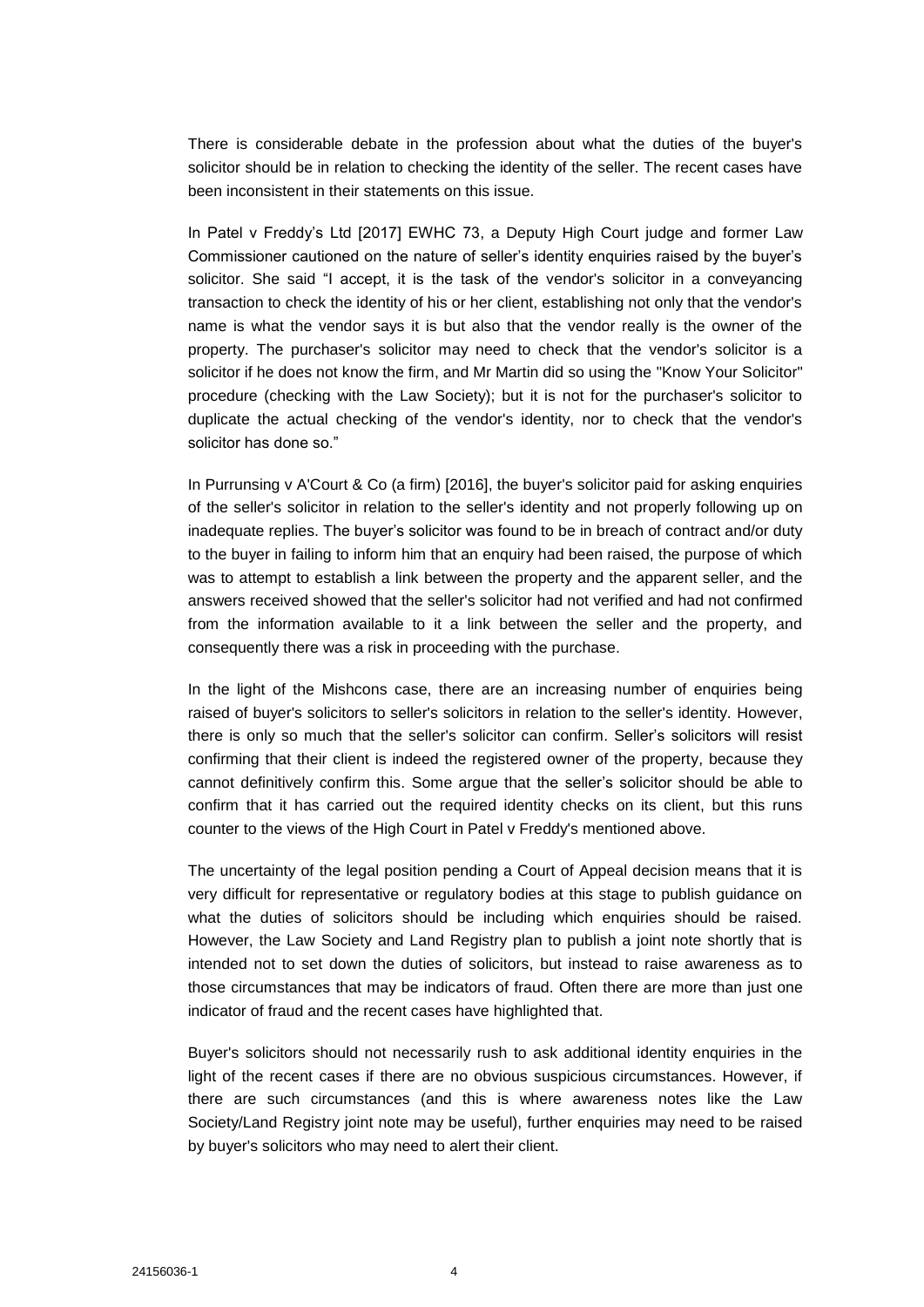On a connected point, Jayne Elkins circulated to the meeting her revised note on "Property fraud – issues to consider". The note will be emailed to the Committee and comments sought by the end of March 2017. Once the comments have been worked through, the revised note will be added to the Committee's webpage. Many thanks to Jayne for all of her work on the note.

#### 6. **CODE FOR LEASING BUSINESS PREMISES UPDATE**

The Committee's comments on the initial proposals for revising the Code for Leasing Business Premises were passed to the relevant RICS drafting group, which has not met since before the last Committee meeting. There is a sustainability sub-group and Warren Gordon attended a recent meeting. The sub-group came up with certain principles for inclusion within the Code under the heading of Sustainability. The principles related to such matters as the impact of alterations on the property's energy efficiency; encouraging landlord and tenant cooperation over sustainability issues; considering the introduction of green lease provisions (and referring to the Better Building Partnership's Green Lease Toolkit); and the landlord and the tenant seeking to understand each other's expectations in relation to obtaining energy performance certificates including constraints on use of energy assessors. The principles need to be approved by the drafting group.

There was a further discussion about the approach being adopted by most firms to the drafting of Minimum Energy Efficiency Standards (MEES) related provisions in leases. Pranai Karia mentioned one approach that is used in the Model Commercial Leases (MCL). In the rights excepted and reserved to the landlord, the tenant is not obliged to consent to the landlord entering to carry out works to the let premises to improve their environmental performance. If the tenant refuses consent, the authors of the MCL state in a footnote that the landlord may able to rely on an exemption in the MEES regulations to continue lawfully to let the premises if they have an "F" or "G" rating. If the tenant consents to the works, the landlord can recover the costs of those works under the lease.

Some concerns were expressed about whether this approach could be seen as going against the policy of the legislation. Others thought that landlords may want a right to enter to carry out such works without the tenant having absolute discretion over entry.

The biggest concern for landlords in relation to MEES appears to be the landlord ensuring it has varying degrees of control over which energy assessor provides the energy performance certificate if a tenant needs to obtain one.

# 7. **THE TERMS AND CONDITIONS OF SEARCH PROVIDERS AND RELIANCE BY THIRD PARTIES**

Following on from previous discussions, the Committee continued its consideration of the issue of whether a buyer or a buyer's lender can benefit from search results obtained by a seller (through the provision of a seller's pack or search results on an extranet etc). This is an increasingly important issue on transactions and also applies to the provision by landlords of search results to tenants or tenant's lenders via similar platforms. Should the Committee provide a guidance note on this topic?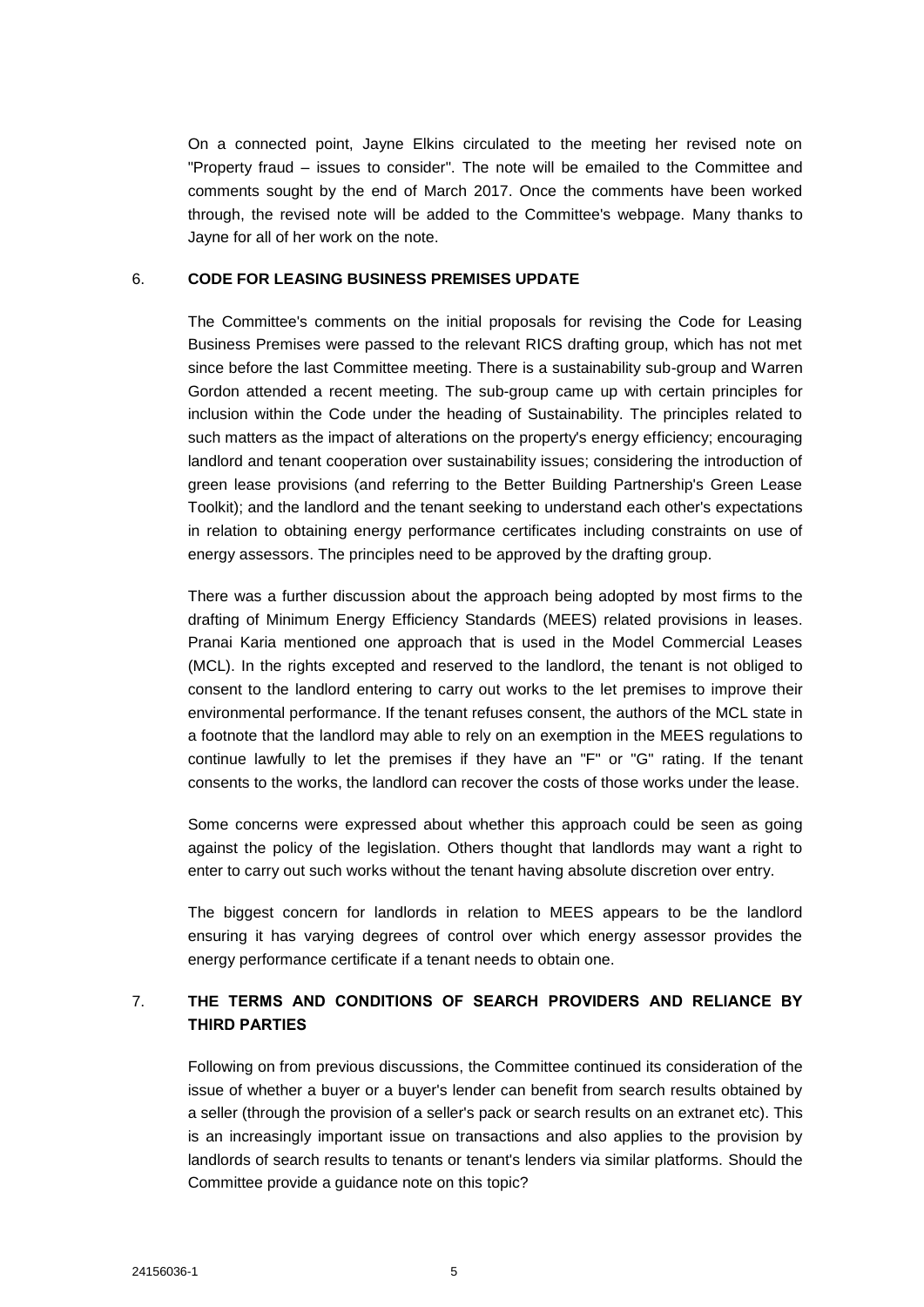The issue of whether a buyer or buyer's lender can rely on search results provided by a seller (whether in a certificate of title or other situation) is one that has been around for decades and has generally not been problematic for property transactions. It has always been the case that if a third party has procured a search result, there is a possibility that the client may not be able to rely on it.

For years, the reliance wording in local authority search results (CON29) was not entirely clear and only recently has this been clarified in the new CON29 (2016) forms.

Over the last 15 years or so, intermediaries such as Searchflow, TM and others have become involved in the searches process. They act as the conduit between the law firm and the data providers and the idea is to improve the efficiency of the process of obtaining searches. The increased focus of law firms on terms and conditions can probably be accounted for by their negotiation with the intermediaries over the latter's terms, especially in relation to matters of reliance, liability limits and insurance. An additional term increasingly offered is for the intermediary to indemnify the law firm ordering the search and the "Client" (as defined) against losses resulting from the data provider's negligence. The idea is that the firm/Client does not need to take separate action against the data provider and simply claims against the intermediary (who presumably may then seek to recover from the data provider).

A Committee member suggested that the key point is gaining an understanding of whether the client can bring a claim against a data provider if there is an intermediary involved and which data providers are responsible to whom. If there is an intermediary involved, will the data provider limit its liability to the intermediary and not extend it to the ultimate client? If the client cannot bring a claim directly against the data provider, consideration needs to be given as to whether the intermediary should be used for the relevant searches. Thames Water, The Coal Authority, National Grid and Canal & Rivers Trust (and perhaps others) do not appear expressly to allow reliance by third parties such as firms, their clients or other people for whom the firm obtains search results. It may be more inconvenient to obtain searches directly from the data provider, but it may create a clearer liability path.

It was suggested that the intermediary should provide an assurance to the law firm and client that using the intermediary does not prejudice the client claiming directly against the data providers.

While the intermediary may offer an indemnity as mentioned that may be of assistance, it will be subject to its particular terms that may constrain the value of the indemnity. For example, some terms and conditions make the intermediary's liability subject to the customer's compliance with the terms. This will be a concern for a buyer etc relying on the benefit of the intermediary's terms, which may be undermined (where the seller has obtained the search result) by the seller's non-compliance, which may have nothing to do with the buyer's transaction. If the terms are terminated by a breach of the seller, it is not equitable for this to impact on buyers, who already have the benefit of the terms following a transaction with the seller.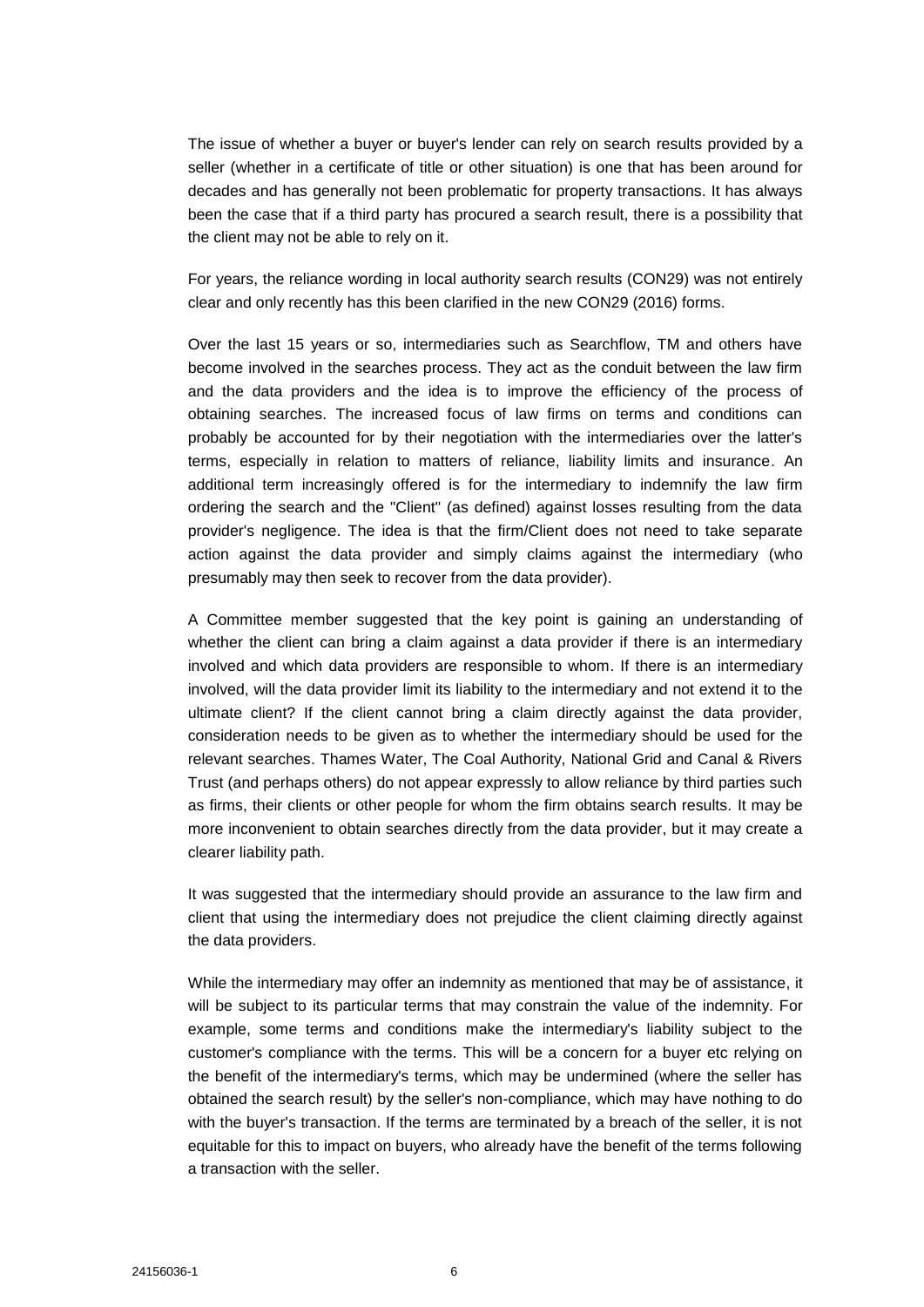Firms have concerns about different forms of intermediaries' terms – basic, enhanced (old form), enhanced (new form) etc. It is important that an intermediary ensures where possible that there is one form to avoid confusion and it is publicised on the intermediary's website (rather than there being variations to certain terms documented in side arrangements with particular firms). It is, however, acknowledged that the intermediary may resist publicising the terms (for competition reasons) and some intermediaries will have alternative terms depending on their level of liability and cost payable by the customer. Despite that, there remains the overriding importance of consistency in the terms of the different intermediaries to give greater assurance to customers relying on them. However, having industry standard terms for all search results is unlikely to be acceptable and in that regard there may be competition law concerns.

There was a difference of opinion among Committee members as to whether the buyer's solicitors should raise an enquiry of the seller's solicitors about reliance on the search results and seek the relevant terms and conditions. One member considered this to be a valuable enquiry, but the majority present considered that at best the seller's solicitors would merely supply the relevant terms for the buyer's solicitors to make up their own mind. While it is increasingly common for sellers to commission searches in the interest of speeding up transactions, the Committee does not consider that it is the seller's or their solicitor's responsibility to negotiate any variance from standard terms to benefit another party who wants to rely on them.

The Committee includes the following comments in relation to the terms and conditions for intermediaries (and possibly data providers), although it is for each firm to assure itself that the terms and conditions are suitable for the particular transaction.

- Ensure the definition of Client/Customer is wide enough to cover the parties envisaged to require the benefit of the searches obtained by the intermediary.
- Are there any provisions for how liability is shared between the benefiting parties?
- There is usually a limit to the intermediary's liability and what is the basis of the limit on liability  $-$  is it an aggregate liability for all claims in the insurance period, or more favourably for the customer is it a limit for each and every claim?
- The intermediary should have an obligation to provide professional indemnity insurance cover with a minimum level matching the liability limit.
- What is the amount of any excess on the insurance?
- What protection do the terms give to buyers relying on the terms from the actions of the seller (where the seller's solicitor obtained the search results)?
- What other pre-conditions are there to the intermediary being liable? For example, do the terms state that the intermediary will not be liable in the event of a mistake by the underlying data provider (i.e., the search result is flawed)?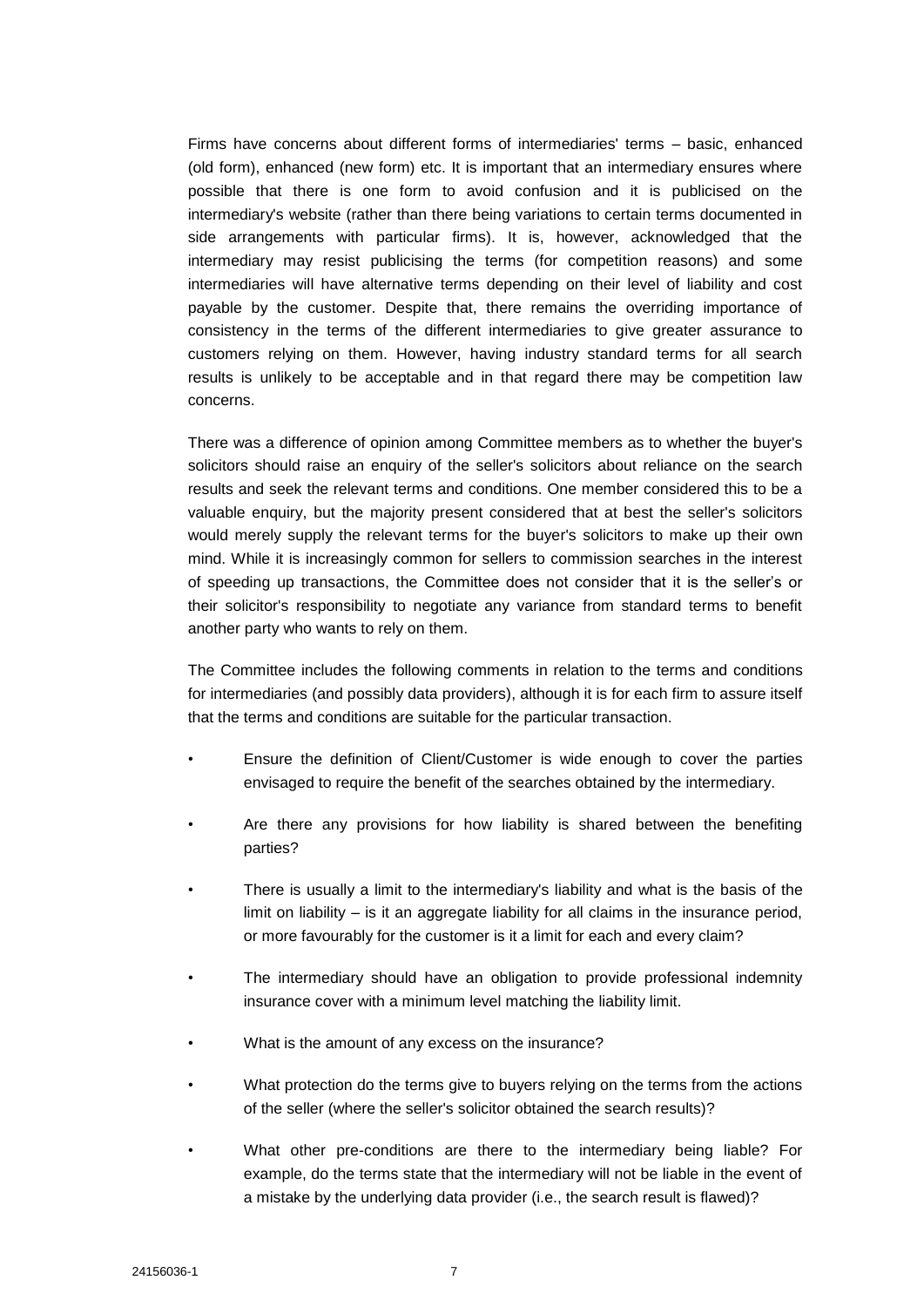In view of the concerns about terms and conditions, the "no search insurance" products are perhaps increasingly attractive and potentially more economical than carrying out the searches themselves.

Since there was no obvious consensus among the Committee on the approach to be adopted towards the issue of the terms and conditions of search providers and reliance by third parties, it was considered likely that the Committee will not issue a formal guidance note on this topic. However, it is hoped that the observations in these minutes will generally assist. The sub-group of Jackie Newstead, Warren Gordon, Pranai Karia and Anthony Judge will give some final deliberations to some of the intermediaries' terms and conditions and will report back at a subsequent Committee meeting if appropriate.

Next time that the Committee's Certificate of title is reviewed, consideration will be given to including a statement that the provision of search results are subject to the terms and conditions of the search providers. A similar statement can be included in reports on title.

# 8. **LANDLORD'S DUTIES TO ASSIST IN PREVENTION OF FRAUD – GOVERNMENT CONSULTATION ON TOBACCO DUTY EVASION**

At Budget 2016 the Government announced its intention to consult on detailed proposals on sanctions to tackle illicit tobacco.

The consultation has now been published [https://www.gov.uk/government/uploads/system/uploads/attachment\\_data/file/592228/17](https://www.gov.uk/government/uploads/system/uploads/attachment_data/file/592228/170216_Formal_Sanctions_Consultation_FINAL.PDF) 0216 Formal Sanctions Consultation FINAL.PDF

The consultation seeks views on 4 potential additional sanctions which include a new statutory duty of care on landlords and landowners of properties or land.

The closing date for comments is **12 May 2017**.

HMRC believes in some cases that the landlord or landowners are aware of the fraud through the sale of illicit tobacco and turn a blind eye to their tenant's behaviour to ensure rental income is maintained. In some cases they believe that the landlord is complicit.

HMRC notes that it is common for lease agreements to have a clause expressly prohibiting illegal activities on the premises. To help discourage illicit tobacco trading or other illicit excise trading, HMRC proposes to write to relevant landlord and landowners associations directly requesting that they voluntarily add a clause to their standard lease agreements.

Additionally or alternatively, HMRC could legislate to impose a duty of care on landlords and landowners of properties or land, which are used in tobacco (or other excise duty) fraud and introduce a new civil penalty for non-compliance with requirements to take reasonable steps to ensure that their property is not used to evade duty.

The duty of care would only arise once the landlord or landowner has been notified that the tenant has evaded tobacco duty (or other excise duty). To minimise the burden on the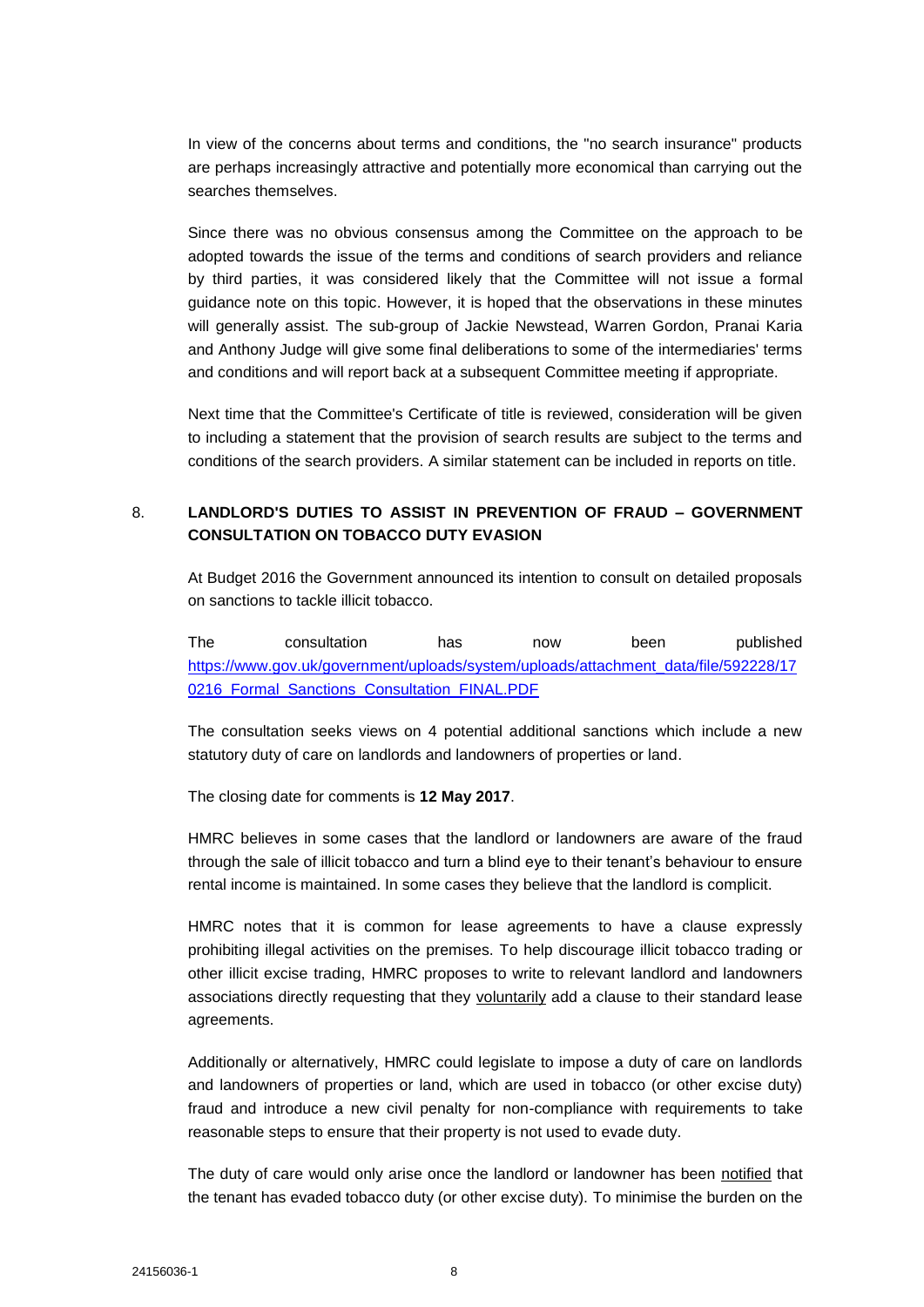landlord or landowner, HMRC would provide for a defence for landlords or landowners who have taken reasonable steps to prevent future wrongdoings in or on their property.

This may involve a landlord or a landowner taking steps such as:

- Having provisions in all new leases making it clear that any illicit tobacco trading or any other illicit excise activity will terminate an existing lease.
- Undertaking periodic checks on the premises and requesting information relating to the tenant's business.
- Evicting anyone who subsequently violates these provisions.

It is questionable whether these examples are "on the right lines to ensure that the duty of care is reasonable and proportionate".

If the tenant then continues to deal in illicit tobacco or engage in other illicit excise activity and the landlord or landowner cannot demonstrate that they have taken steps to address the issue, then HMRC will consider further action against the landlord or landowner.

The British Property Federation may be looking into this Consultation.

*Action:* Daniel McKimm kindly agreed to draft a response on the Committee's behalf to the property related aspects of this consultation.

# 9. **INCLUSION OF ARBITRATION CLAUSE IN PROPERTY DOCUMENTS (REQUIRE ARBITRATION REFERENCE RATHER THAN THE COURTS)**

Mention was made by one Committee member that he had been encouraged by his litigation colleagues to use arbitration wording in property documents as the default arrangement for any dispute (and not just rent review). The rationale is that this is a speedier and more economic means of resolving a dispute than going to court. It was suggested that members may wish to contact their litigation colleagues to understand whether the rationale remains justified.

## 10. **STANDARD COMMERCIAL PROPERTY CONDITIONS**

Warren Gordon highlighted that the  $3<sup>rd</sup>$  edition of the Standard Commercial Property Conditions will launch in May 2017.

### 11. **AOB**

*CLLS's work on Brexit issues* – the Chair agreed to be the point of contact for the Committee in relation to helping the CLLS representative on the "Brexit Committee". The latter consists of representatives from: the Judiciary, the Bar, the Law Society, the CLLS, City UK and GC100 and its purpose is two-fold: to formulate for Government strategies for Brexit to benefit the English legal system and legal profession; and to provide a single source of legal advice to the Government on wider Brexit issues.